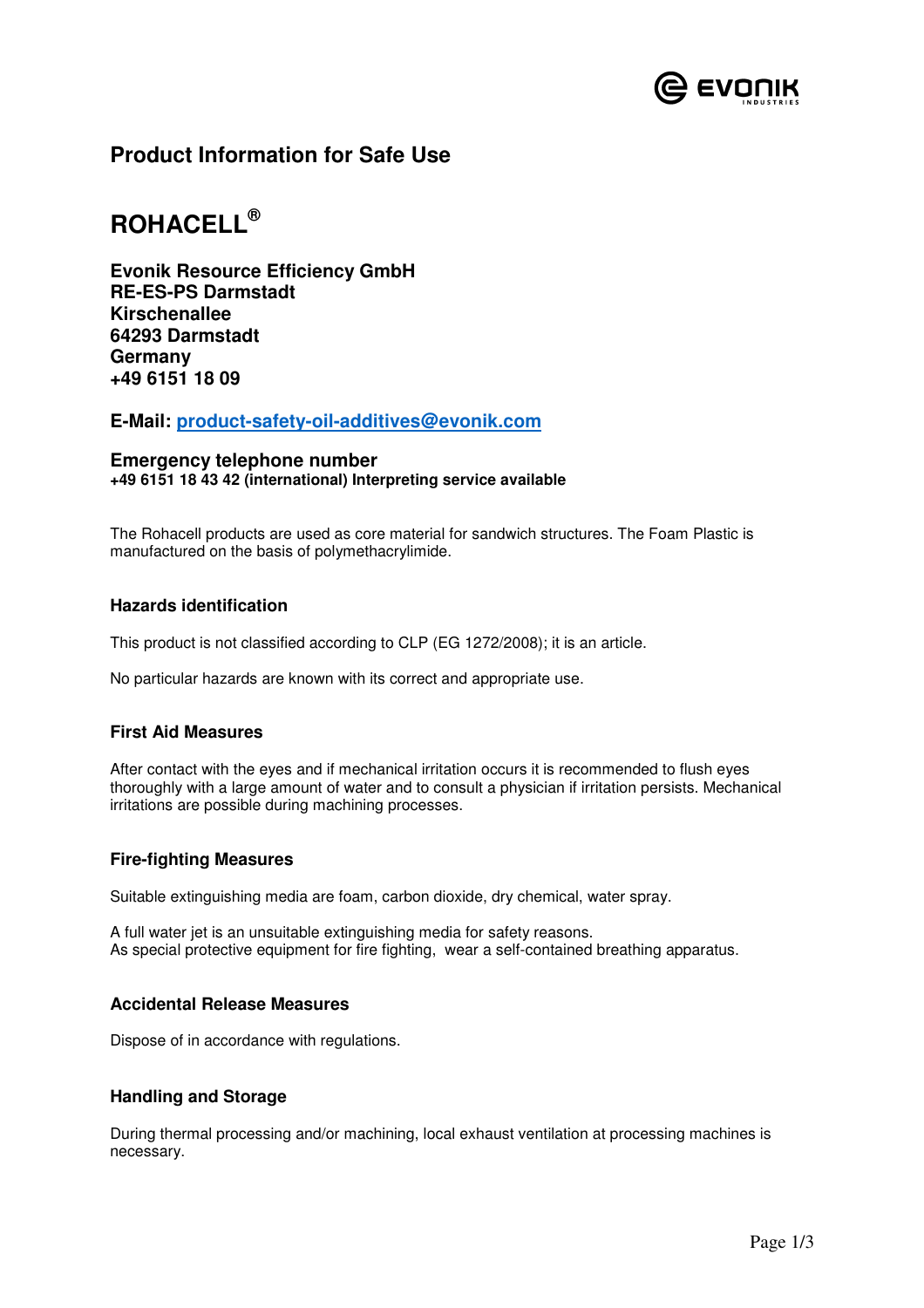

## **Product Information for Safe Use**

# **ROHACELL®**

## **Exposure Controls**

During processing, dust can be produced. Particles may affect the respiratory system. In the EEU for dust and particulates Occupational Exposure Values exist which require monitoring. If they are obeyed the adverse health effects are minimized.

The Occupational Exposure Value WEL (long-term) for inhalable dust or particulates is 10 mg/m<sup>3</sup>, the WEL for respirable dust is 4 mg/m<sup>3</sup>. The values are average values. Deviations from the average values have to be limited to the double to avoid local irritations. In addition the 8h mean value have to be obeyed.

An exposure protection program or applicable federal/provincial requirements must be followed whenever workplace conditions warrant exposure control.

## **Personal Protection**

Follow the usual good standards of occupational hygiene. **Respiratory protection** 

Dust mask may be required for machining operations.

**Hand protection** 

Wear protective gloves against mechanical risks according to EN 388 or OSHA 1910.134 and ANSI Z88.2.

Gloves should be replaced regularly, especially after extended contact with the product. For each work-place a suitable glove type has to be selected.

#### **Eye protection**

Use goggles for machining Rohacell®.

## **Physical and Chemical Properties**

The form of the product are white odorless sheets. The ignition temperature is approximately  $350 - 600$  ° C. The density varies between  $0.02 - 0.3$  g/cm<sup>3</sup> at 20 $^{\circ}$  C depending on type. The product is insoluble in water and partly soluble in Dimethyl formamide.

## **Stability and Reactivity**

Thermal decomposition starts at > 350° C. No hazardous reactions are known. At high temperature, hazardous decomposition products can occur: carbon monoxide, nitriles.

## **Toxicological Information**

The product has not been tested toxicologically. When handled and used as directed the product will not cause hazardous effects to health according to studies on similar products and practical experience. Avoid skin and eye contact and inhalation of product dust.